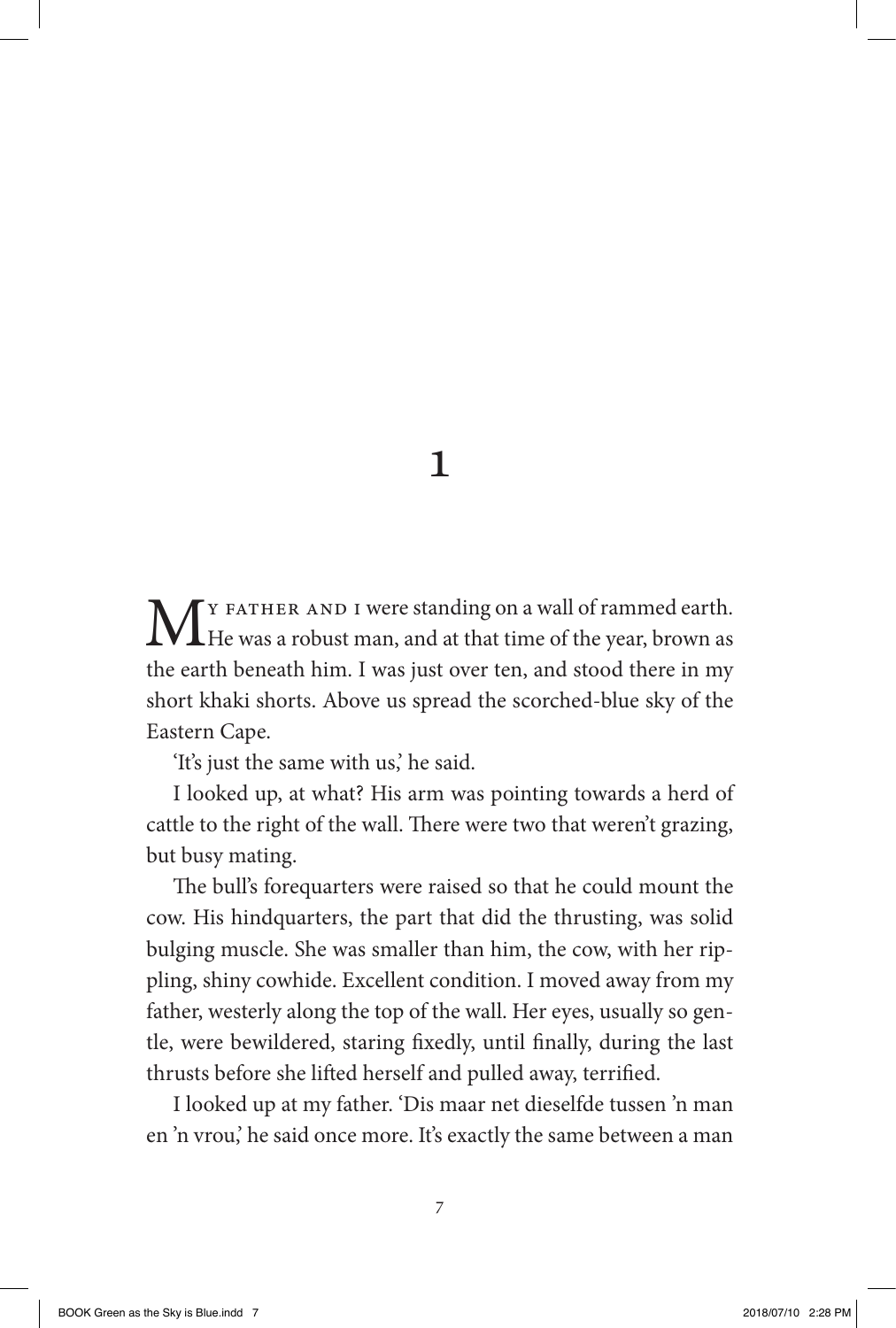and a woman. In a tone of voice that closed the matter. It's how humans copulate, that's all there is to it.

We continued walking along the wall. It ran in a westerly direction along the foot of the koppies to the hills beyond dotted with stones and bottle-green besembos. When the rains came, so precious on a farm in the north-eastern Cape, the water ran down the koppies to the wall, where it formed a stream, swelling and widening, until it rushed into the dam below, slowly filling it. The dam, built by my father, was the lifeblood of our farm. My father was in every respect an inventive farmer.

'There was a certain Dr Jan Bonsma,' my father said as we walked along, sometimes in front of me as the wall narrowed, allowing for only one person. My father's stride was long, forwardleaning, and he threw his feet outwards.

'You see, he soon realised that European breeds didn't do well here. Far too hot for them. Also too dry. They lost weight. Then, over the years, he developed this new breed, mostly Afrikaner, you know the ones. Red, with big horns,' and with this he raised his arms and stretched them as wide as he could on either side of his head.

'I know them, Pa,' I said, annoyed.

He swung around, tilting his head and widening his eyes.

'Well, the Bonsmara that run on our farm today were bred from Afrikaners, mostly, and then crossed with Herefords and then shorthorns. That's what you've got here today. Just look at those boude,' – inclining his head to the hindquarters – 'you can't compare them with the Nguni, which has suddenly become the in-thing. No ways, they'd never be able to put on the bulk of the Bonsmara.'

My father stopped, pulled out a large white handkerchief from his trouser pocket, laid it carefully on his palm, and with a single jerk pulled out the burr of a boetebos, that weed with oblong seeds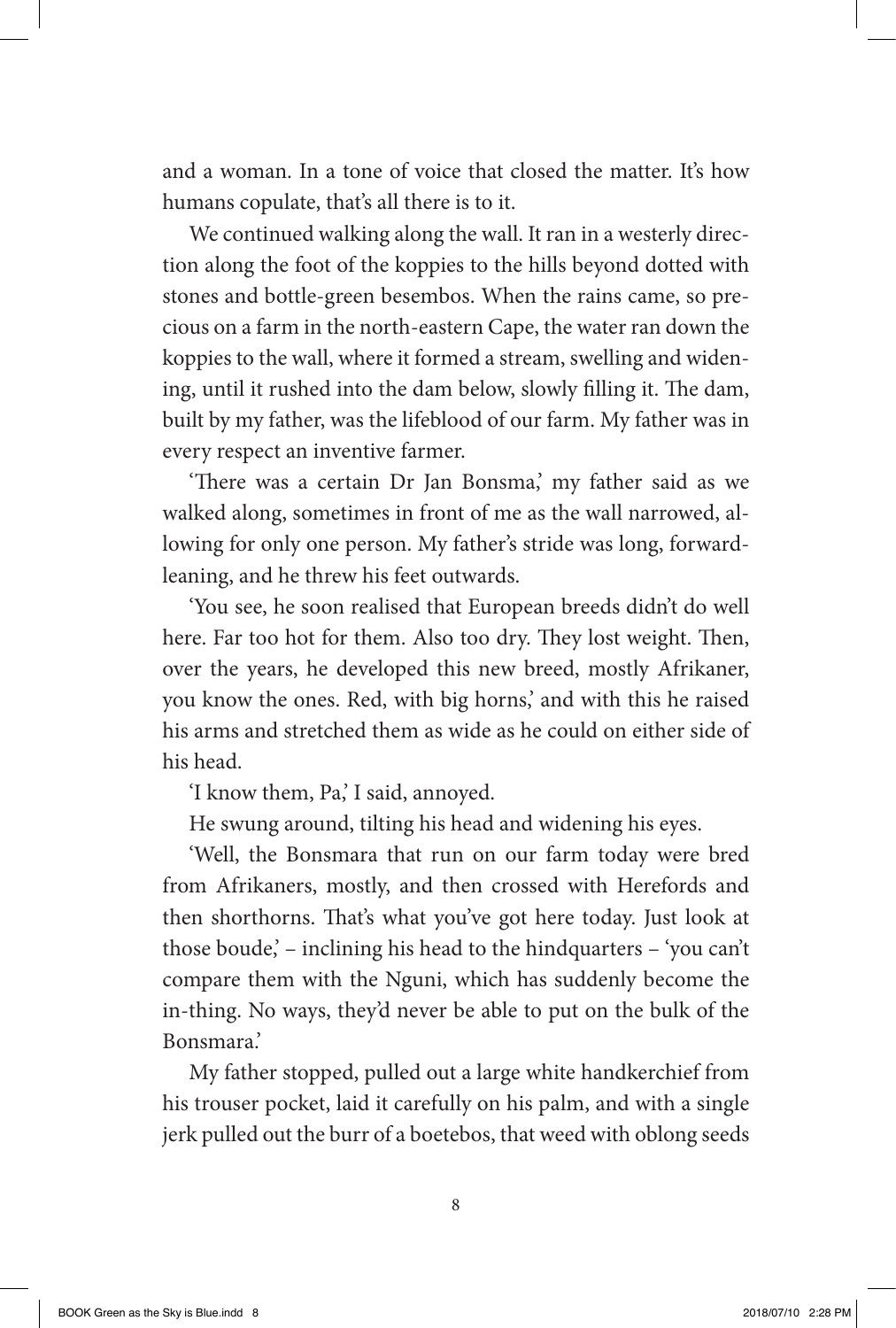that stuck to merino wool, making it useless. The boetebos was a pest even if you didn't stock merinos – and my father didn't. He was, as I said, a clever farmer, and had long ago switched to the hardier Dorper breed.

And nothing more about the bull covering the cow. The afternoon was bathed in a milky blue. To our left were the koppies and on our right the grassy veld. Right in front of me, my father's legs in his farm shorts. The pale stripe in the crease of his knees was the only variation on the brown of his stocky thighs and calves.

This also stuck with me: that swollen bull. His tool, was all I could think of calling the thick thing. It's what *we* have and the cow doesn't. It became funny to me. My father didn't bother with the bull after saying what he'd said to me. I was the one who watched the bull pull himself out, then lower his head and swing it in slow motion, finished, that was it for him, before walking away from the herd without even looking back. Then he halted, licked his flank with a broad fat tongue and flicked his tail, as his thing slowly retreated into its sheath. He again dropped his head and twisted Karoo bush, small and round and only just higher than his hooves, and nicely curried after the summer rain.

My father didn't mention the thing about mating again, no elaboration, not even a bit of advice. Never, ever again. That afternoon, as we were walking along the wall of rammed earth, and later, as we descended and headed in a southerly direction, with the koppies now alongside us, and passed through a kloof from where the farmyard with our house and outbuildings became visible, the whole way, I couldn't get what he'd said about the bull and the cow out of my head. And how it was 'the same' with us.

And then years later, as long as it took for me to be comfortable in my skin and walk into a roomful of naked men, say about ten of them, and be one hundred per cent relaxed about it – well, almost – I recalled that afternoon with my father as we walked together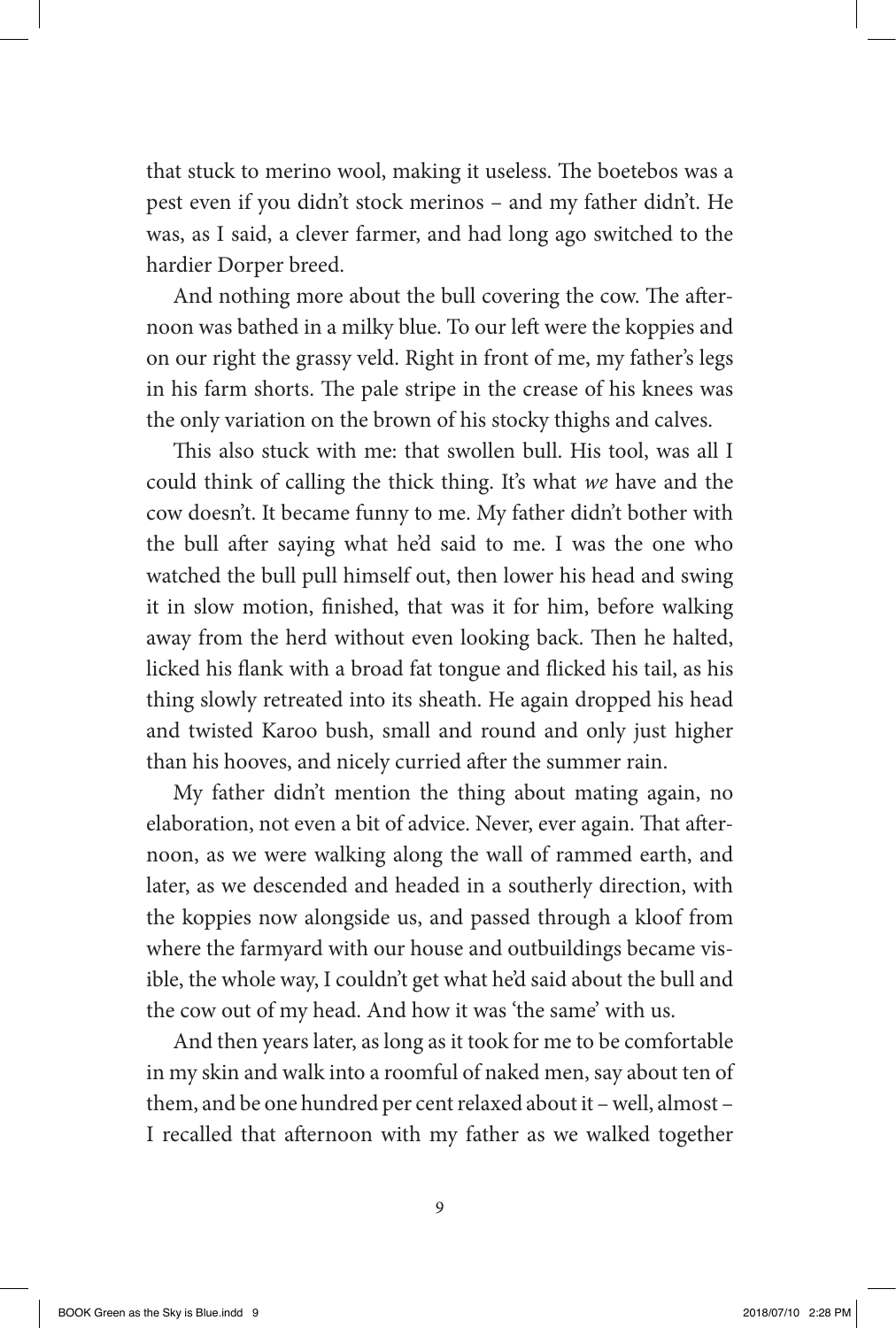along the wall. The flashback occurred in the coastal town of Seminyak on the island of Bali where I was on holiday with my friend Miriam and her lover, an Aboriginal guy called Ralton.

That morning, I woke up on my bed, bigger than any bed I'd ever slept on in Australia, because that's where I was now living. There were only two bedrooms in our private villa, each with its own bathroom. Double screen doors opened onto a broad veranda, its pillars and walls painted frog-green, and from there steps led into a secluded garden lush with heliconia and frangipani and strelitzia nicolai.

A ceiling fan above my bed moved the tepid air. My skin shone with perspiration and held to the light it reflected the green sheen of the garden outside.

I opened a social network on my phone. The app is designed for hook-ups and its home page showed a gallery of thumbnail pics of guys currently available. Some profile pics didn't even feature a face or so much as a headless torso, but just an arm, lifted to expose the armpit. If that sort of thing caught your fancy, you'd start a conversation on the strength of an armpit. It was all part of the fun until you showed genuine interest and exchanged twelve or so lines of conversation, and then suddenly everything stopped. Without warning. Just like that. It was simple: the medium is the message; it shapes you, makes you insecure.

You began to torment yourself: you'd said the wrong thing, but what? Maybe it was the pic you sent, too filthy. Or too vanilla. Or maybe you're totally out of your league. For sure, you've revealed too much of yourself. Your self-image is fucked.

I started chatting to a local guy. His name was Dewa. The expression on his profile pic was intense, it wasn't unfriendly, but nor was it inviting. We chatted politely without sluttishness; sluttishness can be effective, depending on the type you've lassoed. I let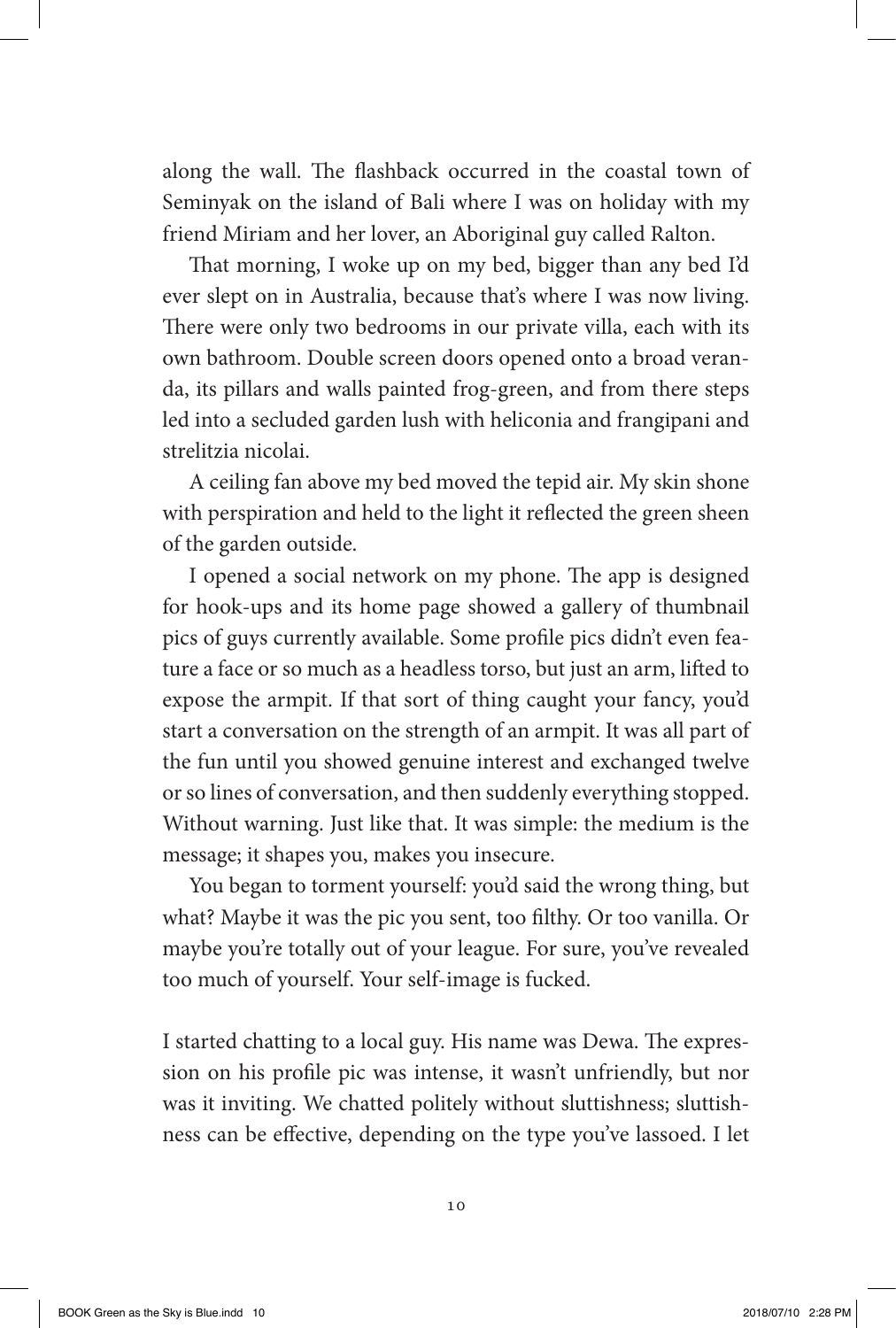him know about our villa close to the beach, just off Jalan Petitenget.

*Come to my place*, he wrote.

I responded inappropriately – the peculiar freedom that the social network allows you: *Send me another pic*.

While waiting for his response, I moved myself to a cooler spot on the sheet. Soon breakfast would be served on the green veranda, mine on a wooden table right outside my room, Miriam and Ralton's on a table outside theirs.

The picture downloaded. Dewa was photographed from the back, waist-high in water. He was washing his head and face under a flute of water spurting from a wall. In front of him, close by the fountain, was a row of square banana-leaf baskets with offerings of frangipani and hibiscus and rice kernels.

I typed: *I'll first have breakfast. What time?*

*You come now.*

*I must first have breakfast.*

*Meet at the shop opposite the prison.*

*Prison?* But I knew he was talking about Kerobokan. There was only one prison in Seminyak.

*Is it safe?* Talk about Kerobokan, and you're talking about drug smugglers on death row. Exactly that. An Australian woman with straw-coloured hair had at one time been caught as a drug mule; for the past ten years she's been sitting in Kerobokan. She insists she was duped. Knew nothing about the little load.

*Safe. I am a good Bali man. See you. Thank you for the message.*

Outside, the houseboy called his three guests to breakfast. He was a Javanese Muslim who had the most beautiful, most effortless smile as he served us. First course was quaintly cut watermelon and lychees and pineapple, sweeter than any Eastern Cape pineapple I'd ever tasted. Then the dark, muddy coffee made there, and finally the main course of nasi goreng. All the while, bare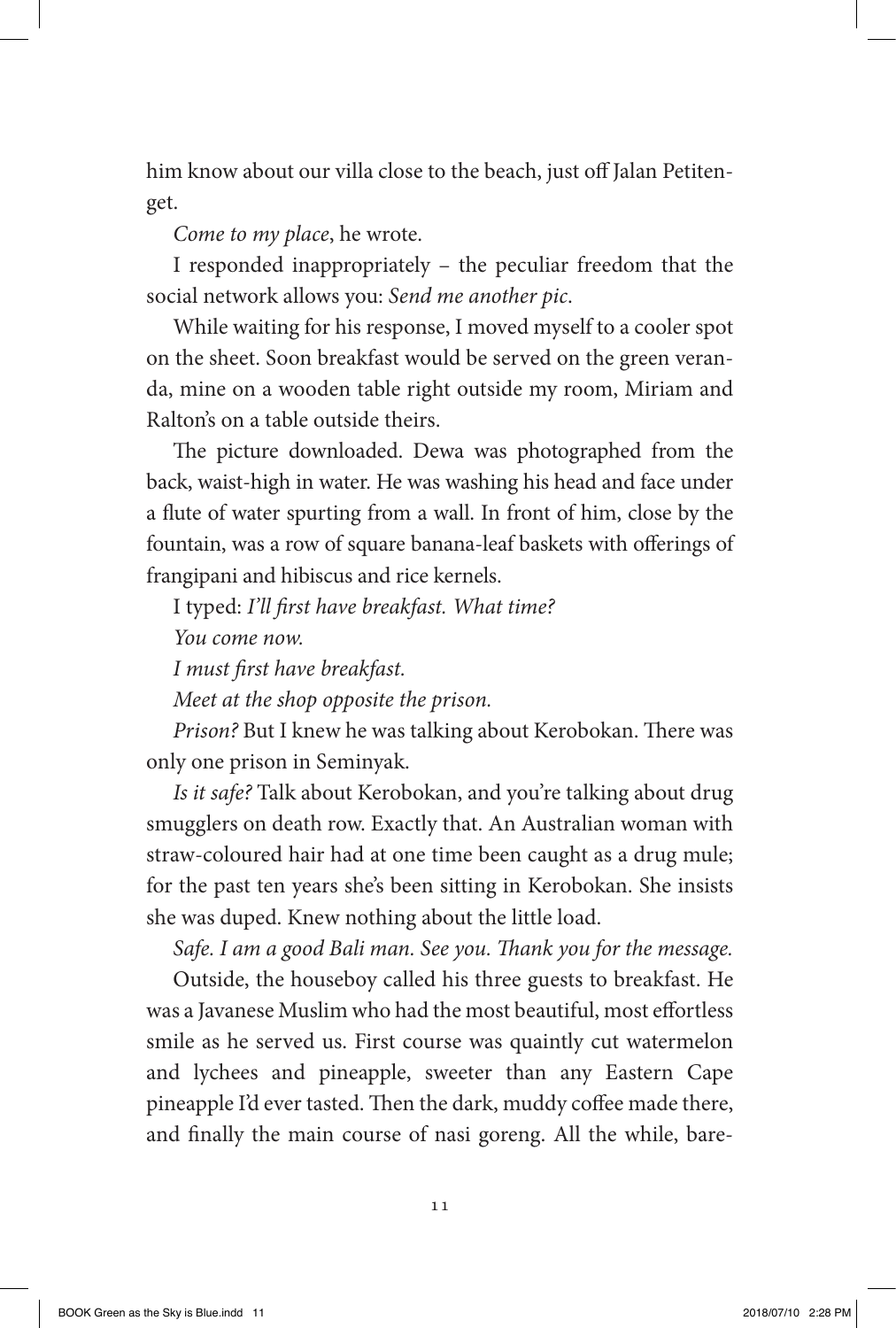footed, the Javanese guy chatted away, smiling broadly, a master of the art of hospitality.

I told Miriam and Ralton what I planned to do, with just enough detail and nothing more as I knew Ralton was an inquisitive type, always free with that tongue of his. My knapsack was packed with stuff, including my Australian driver's license as ID.

Miriam beckoned me over, the beautiful granite ring on her third finger glinting, and once there, she pulled me down towards her. 'Take care of yourself, you've got our numbers.' She kissed me on both cheeks, lightly enough for it not to feel like a farewell-forever kiss.

In the meantime Ralton had waded into the pool in his board shorts. He was quite attractive, with his broad brown shoulders and generous belly, and he was never nasty. Only in the evenings, oiled on whiskey and Bintang beer, which sometimes made Miriam put a hand over his mouth to shut him up.

Next to the pool was a stone sculpture of Ganesh reclining on his side, an open book cradled in the lower part of his curled trunk. I was so excited about my outing, and with the heat clinging to my skin and just warm air to breathe, the sight of peaceful Ganesh made me calmer.

As I was about to leave, Ralton shouted from the pool: 'You know that social network thing you use?'

'What about it?'

'Do you realise the Russians are behind it? Do you know that the Russians are operating here in Bali? They're behind a lot of businesses here, they pull all the strings.' He moved across until his shoulders were under the waterfall. 'I'm telling you.'

'Now what are you talking about, Ralton?' The guy still had drink in him from the night before. Miriam was on the veranda, I threw her an appealing glance.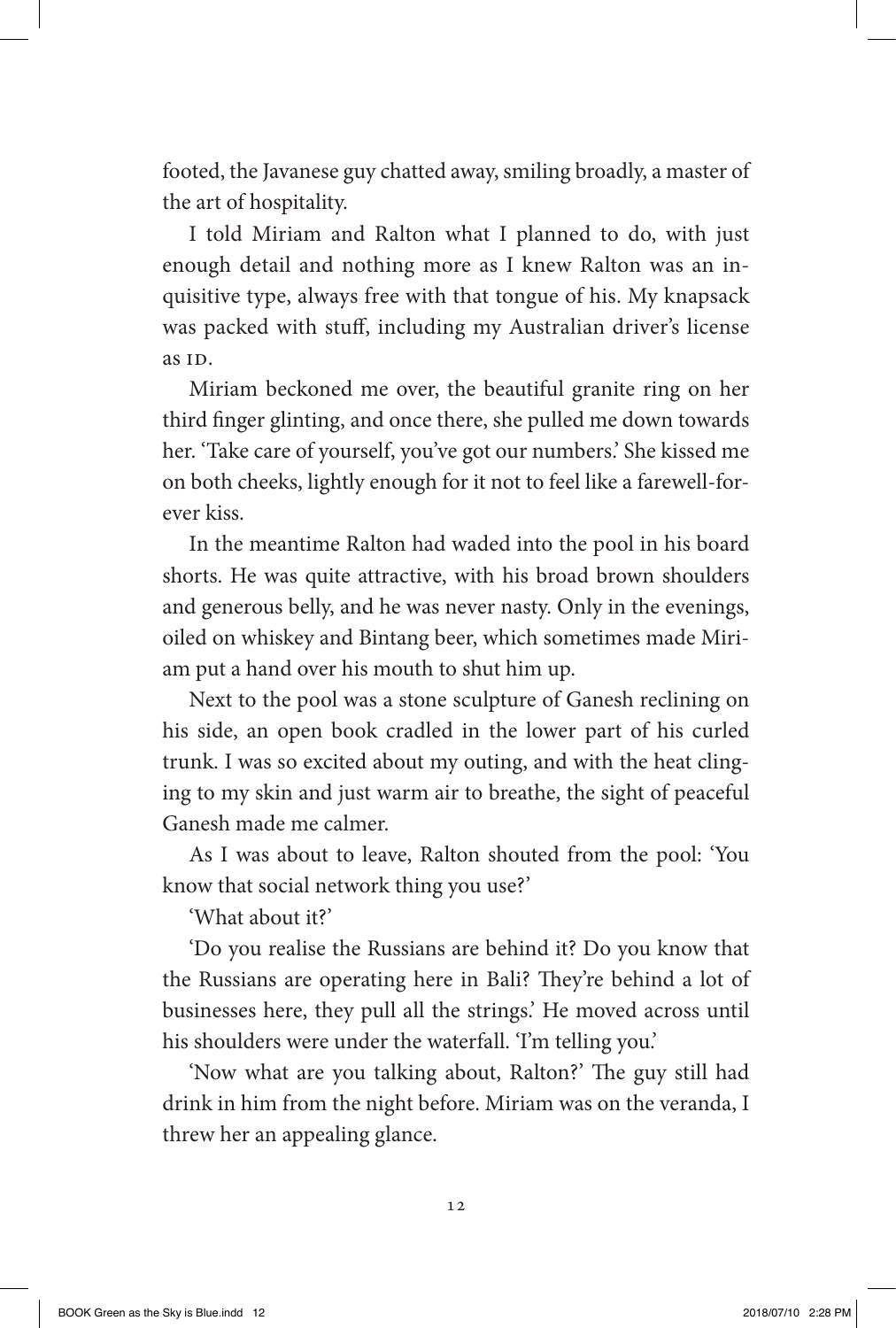'I'd be careful if I were you. I'm not telling you this for nothing, you know,' Ralton said.

'Look, Ralton. I know this network. It operates worldwide. It's just for men interested in hooking up with other men. End of story.'

'This guy you're seeing this afternoon, are you paying him?'

'Well, actually, I might, and I don't mind. I've got no issues with it. No one gets hurt. No one is exploited.'

'It's not as simple as that. Some of the money goes to the big bosses, and they're probably Russian.'

'Don't be stupid. I've used this network often. Many times. It's just guys wanting to have a good time. Nothing more than that. There's nothing behind it.'

'I know what I'm talking about,' Ralton insisted. 'I'm telling you.'

'You haven't a clue what you're talking about. See you later.' I closed the wooden doors to our garden, touching my backpack to make sure I was okay for the outing. I squeezed through the scooters, all parked outside our villa, then kept left to get to Jalan Petitenget at the top of the alley. My heart was pounding from the conversation with Ralton. I was so fuckin annoyed. It was all rubbish.

There was nothing I could do but carry on. Parked scooters were closely packed all along the side of the road, everywhere, some with a bouquet of dried banana leaves tied to their handlebars. At midnight Nyepi would commence, the day of silence, when everything in Bali closes down – the airport and all the shops and ATMs, the lot. All streetlights would be switched off and everybody, all the locals and every single tourist, had to be indoors.

At the top end of Jalan Petitenget I found myself among a crowd of men and women, children and dogs, and tourists taking pictures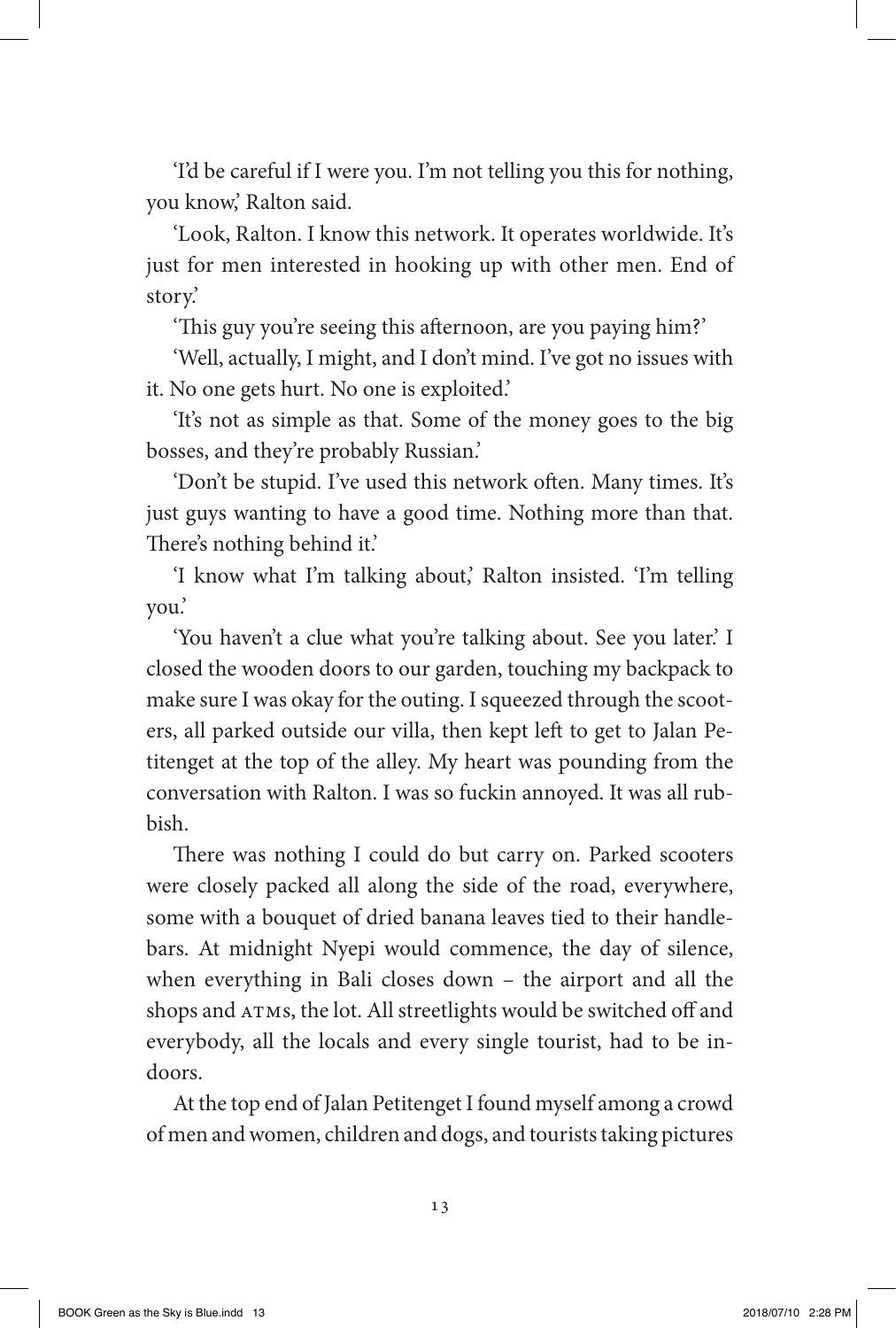with their mobiles. Effigies of monsters atop bamboo carriers were being readied for the street procession that preceded Nyepi.

In front of me was a monster three times life-size, standing on one leg with his body bent back, his arm thrown high in the air, with a smaller, pig-like human with three arms balanced on his knee. It was a masterly creation of papier mâché and wood, with a stance that defied gravity. All its features and those of the smaller pig-man were over-sized and gross and beautiful: bushes of armpit hair, flaring nostrils, wildcat whiskers and massive white fangs. Further up the street, bits of other monsters stuck out: more claws and wild hair and feathers. These were the Ogohogoh, creatures from the monsterdom, which surround every village and come down to be among people once a year, only to be burnt again to remove all evil and create harmony between gods and humans, humans and humans, and humans and the environment.

The monster had a sign that read: LPD Seminyak 04, which indicated its sponsor. Boys not older than ten in black T-shirts and board shorts were taking up positions. Their black pomaded hair was parted and combed for the special day. All were laughing and shouting as they gripped onto the bamboo carriers and positioned their tiny boy-shoulders under the heaviest part of the monster high above them. They were all so happy, their black eyes sparkling at the prospect of carrying their monster through the streets of Seminyak.

In the dense crowd I suddenly doubted the wisdom of leaving the procession of monsters and bearer-boys. It was all so magnificent and joyous. And pure. Yet the persistent ticking somewhere inside me pushed me away from the scene. In my head I held the image of Dewa under the fountain, his biceps hard and the curve of his deltoids beautiful as he stood there and washed himself.

The crowd thinned out so I could walk faster, though I main-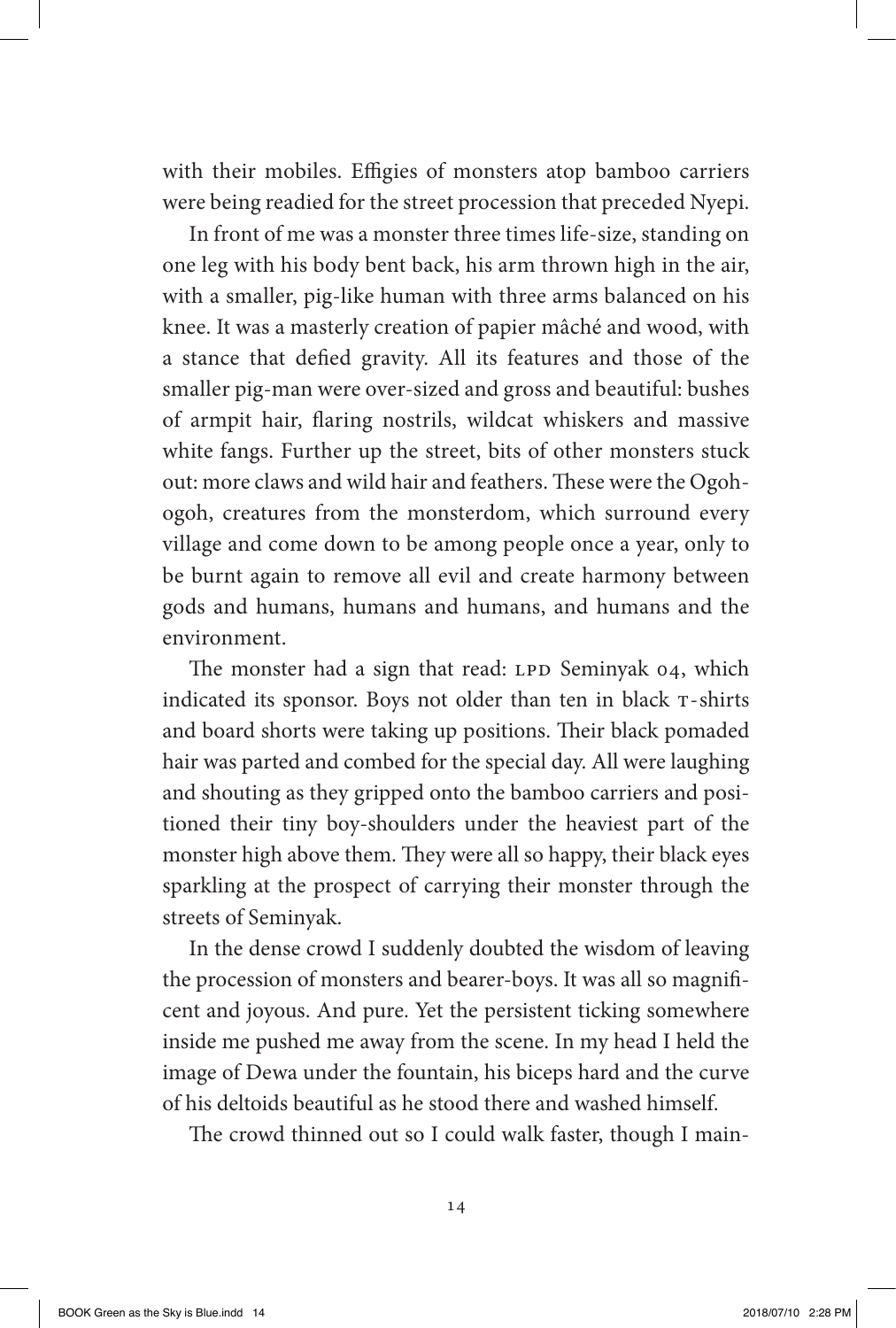tained the steady pace I'd seen people keep here in the tropics. At times the soles of my Havaianas felt way too thin for the uneven pavements of Seminyak. I was wearing shorts and a dark-blue singlet. I looked up: a thick bundle of electric cables followed the route of the pavement, with a forked bamboo post here and there to hold them up. My Maps app told me to turn right on the main street of Tangkuban Perahu.

Ralton's load of shit I'd long ago forgotten. I was happily on my way, my knapsack full of sex goodies, a black silicone cock ring, some lubricant and condoms, two generic Viagra tablets, plus two bottles of Bintang beer. And then there was the other intangible stuff I usually take with me to a sex-rendezvous: a deep stirring in my lower belly, but also a happy feeling that I knew my stuff.

At one of those mini-supermarkets that sold everything including generic Viagra, I bought an aloe vera drink sweetened with palm sugar, and gulped down a blue tablet.

In the shade of frangipanis, pruned to form a canopy, sat a group of Balinese men, all in black security uniforms, smoking clove cigarettes. They caught my eye, all of them handsome in some way or another. Do I need transport? No, thank you, I said. Instead, I asked the way to Kerobokan Prison, just to be a hundred per cent sure.

One guy explained the way in detail, not like some locals who assume that strangers are familiar with some or other landmark. My concentration failed. No, all I was aware of was the man's naked arm touching mine and I realised how easily he'd guess what I was up to. And maybe he already had, because I was so urgent, almost impatient. The Viagra was kicking in, I could feel the flush on my cheeks.

I walked on. My tongue found a cumin seed from the nasi goreng at breakfast and I crushed it between my front teeth, releasing its taste. Then I saw the perimeter walls of Kerobokan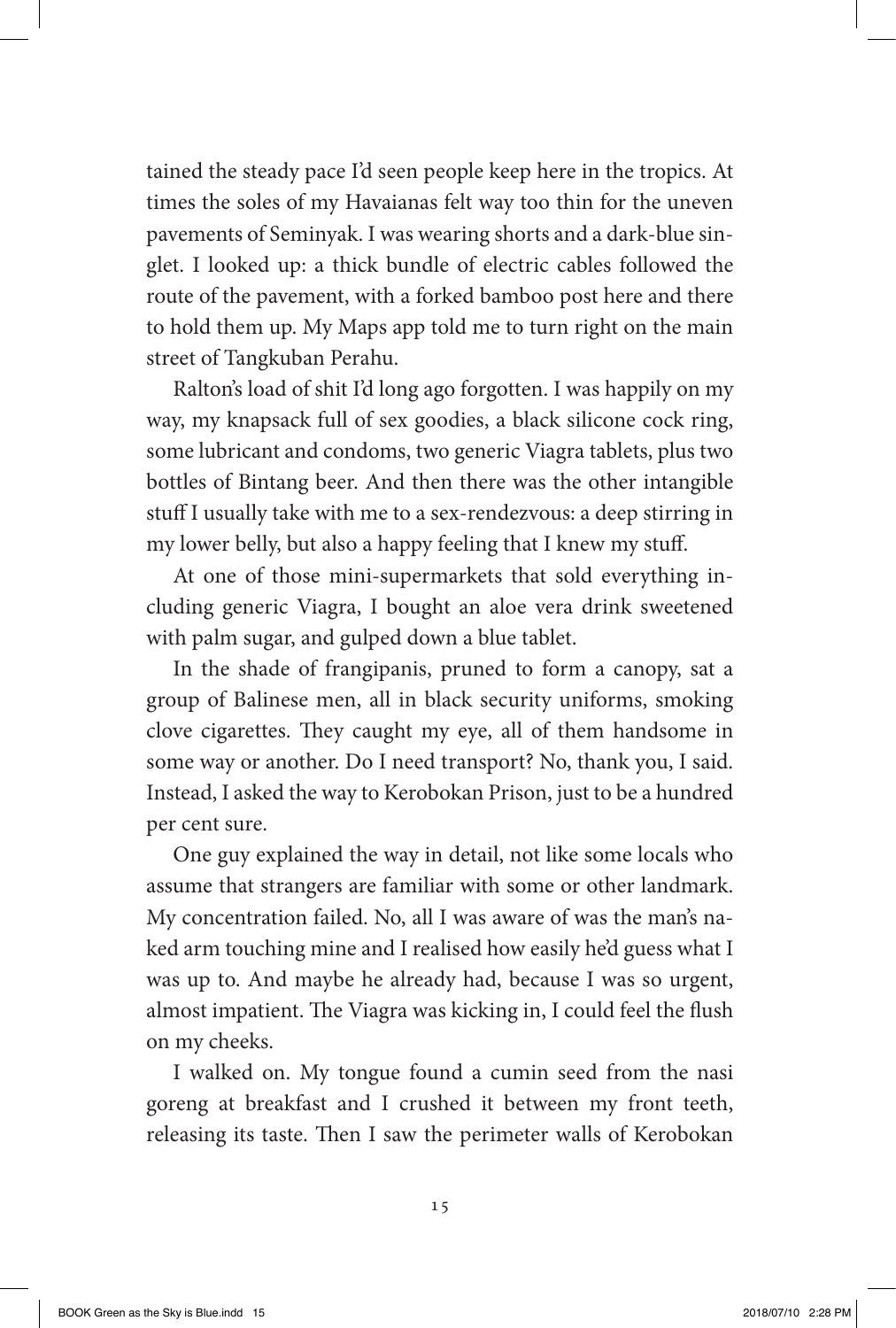prison. A huge sprawling complex with razor-wire like you saw in South Africa rolled out all along the top of the thick walls. Even so, it didn't seem as intimidating as Pollsmoor Prison near Tokai Forest, which I'd driven past many times while living in Cape Town. Kerobokan Prison was right in the middle of urban life. Close by, a jeans shop sold the American brand Dickies, and over there I saw the heads of people looking out over the half-wall of a warung as they chewed. Right across from the main entrance to the prison was the mini-mart where Dewa would pick me up.

I bought another drink, some orangey thing, over-sweet like all soft drinks in Bali, and waited outside the mini-mart on a bench. By now the heat of all the walking had emptied my mind. I rested the bottle on my leg, emptied my mind even further, smelt stuff that was neither pleasant nor unpleasant and not altogether different from my home back in northern New South Wales – dog hair, and the plumes of tiger grass outside my bedroom window, and sub-tropical mustiness.

Further down the prison wall was another entrance, a smaller one, where a man in a light-blue uniform and a dark-blue beret stood guard. I felt no sense of risk, nothing I was doing or what I was about to do frightened me. I concentrated on Dewa, tried to visualise him on the strength of the pics of the face and body he'd posted. Minutes from now he'd pick me up. He would notice me immediately, few tourists hung out here.

Suddenly, from Kerobokan, from behind that high circular wall with its rolls of razor wire, came the sound of singing. Men droning collectively from deep inside their throats, not unlike Tibetan monks, except that this was terribly sad. In sharp contrast to all the Bali images, the frangipanis behind girls' ears, a slice of melon perched on the lip of a glass, the kite sellers flying their black pirate-ship kites on Seminyak beach, the copper-brown, half-naked Aussies speeding by helmetless on scooters. I was sit-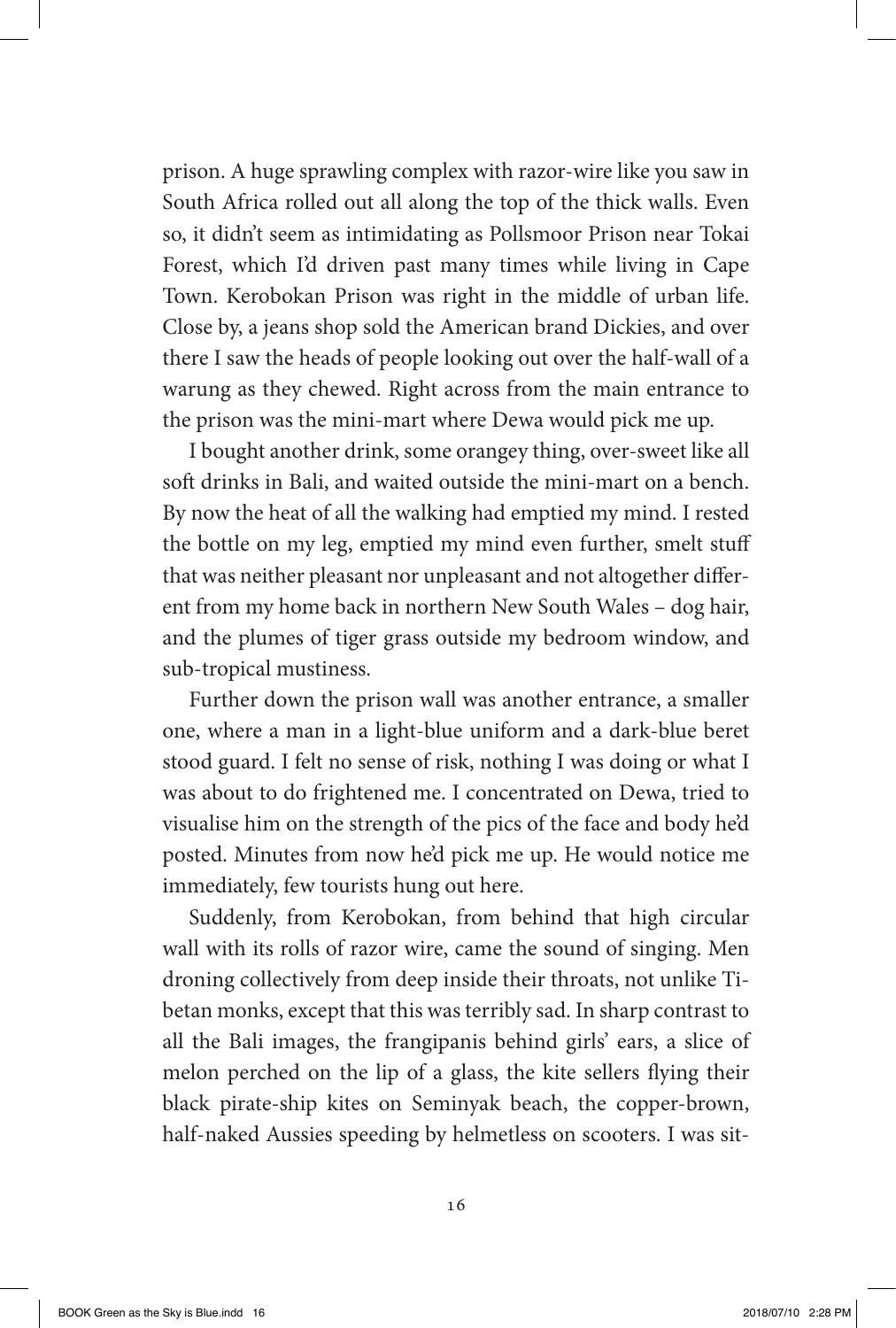ting across from the underbelly of Bali, I'd seen the Aussies there – falsely accused, as Aussie prisoners always claimed on TV. And then the droning came again, waves of sadness, on and on.

He pulled up next to me, a black scooter and a shiny black helmet. 'Hello.' Nothing more. Handsome. I knew how: I swung myself onto the seat behind him, crotch to bum – and no spare helmet. He took off and I hugged the frame on either side of my thighs, but when he charged through his kampong gate, I grabbed onto his waist.

From the moment I stepped off the back of his scooter my senses were on high alert. I was electric with anticipation, ready to touch this guy's skin, ready for his type of sex, my breathing uneven, as I had no idea how he'd respond to my touch. I didn't even know whether Balinese Hindus cut their baby boys. There were hardly any words spoken to give me access to him, to his sexual being, his own particular triggers and inhibitions. At the same time, from experience I knew that over-excitement held me back.

Three steps led to the veranda in front of his quarters, a small square building with terracotta roof tiles, separate from similar buildings within the kampong. He led the way without saying anything, completely relaxed. On the skin of my hands: the sensation of grabbing onto his waist. Had to, otherwise I'd have fallen off the scooter. But now the excursion was intimate, on his terms.

Once we began to touch and kiss there'd be no time for thinking, so now, as I entered his room, I tried to prepare myself as I always do at this preliminary stage of the game. Here I am, now. That's all that matters. The spilling of seed, the outcome, might not even be the climax.

From a long narrow window high up on a wall to the left, light fell onto a table with a two-plate stove and a poster of an MMA boxer right above it. The TV was switched on, at low volume. Seemed to be something like 'Indonesia's Got Talent', broadcast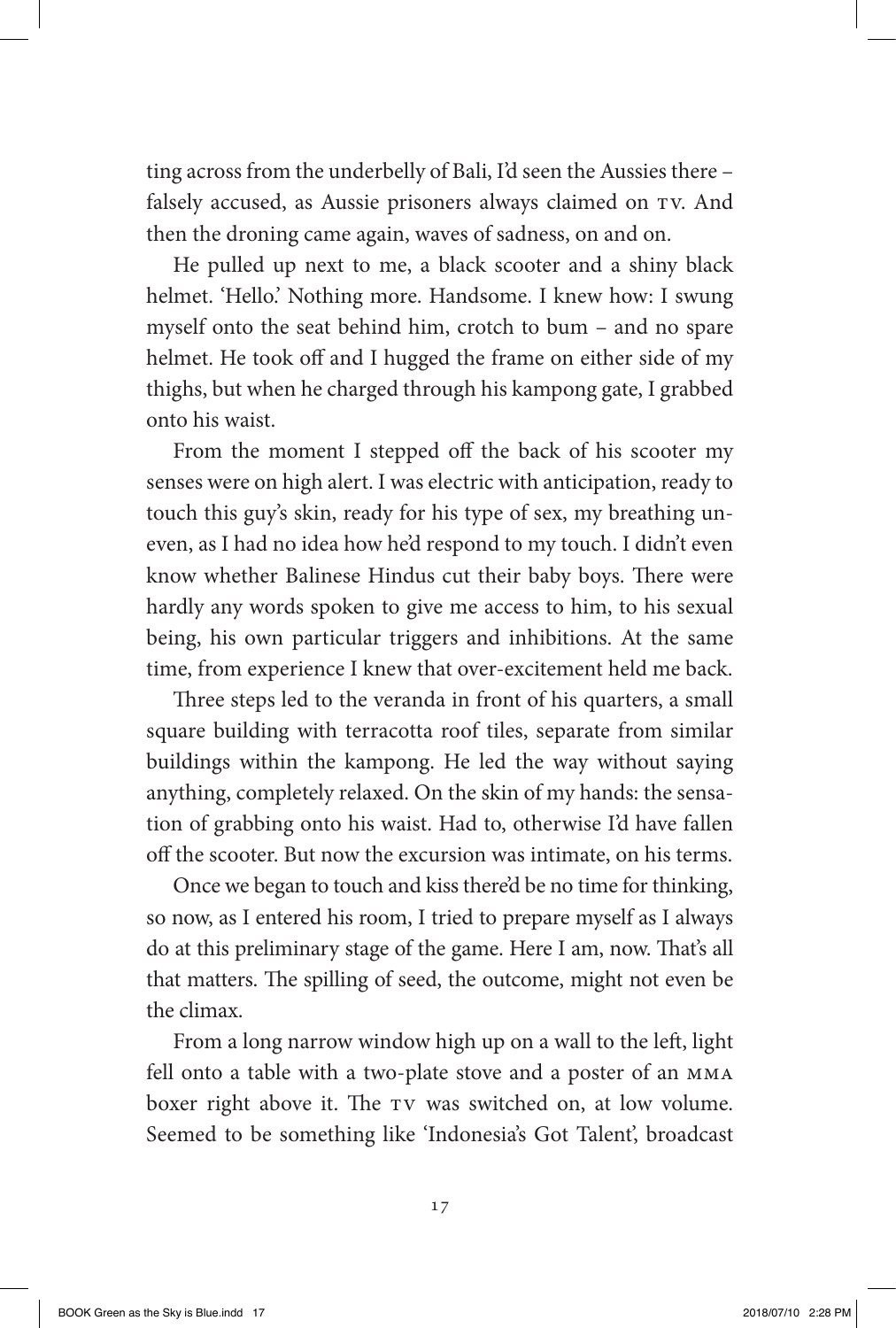from Java or Sumatra, as the presenter wore a headscarf. The sight of the bar fridge made me take the two Bintangs from my knapsack, both lukewarm by then. Dewa didn't take a beer.

'Don't you drink?'

'Sometimes.'

He cleared the double bed of stuff, took his shirt off, then shook a cigarette from a packet. I watched his biceps curl into a smooth bulge as he lit up.

'Kulkas,' I said, pointing at his bar fridge.

'You know the word?'

'Yes. In the seventeenth century, slaves were imported from Batavia to the Cape of Good Hope, and many of their words blended into our language. Asbak,' I said.

He laughed, handing me the ashtray. Such a handsome guy.

I unpacked the rest of the goodies from my knapsack, took off my shirt and jeans and stood there, with just my Bonds jocks on. Then I turned my back on him to fit my cock ring in a single swift movement, slipping both balls and cock through the black silicone ring and adjusting it to where it would remain hanging for the duration of the game.

Dewa seemed fine with what I was doing, he squatted there, fiddling with his phone charger. But when he got up, I approached from behind and slipped my hands under his armpits, into the secrecy of his pitch-black, slightly coarse armpit hair, its clamminess on the palms of my hands, and I bent down to the curve between his neck and shoulder, he was centimetres shorter than me, and kissed him there with my tongue and the insides of my open lips.

He surrendered under me, I could tell by his breathing and the way his back sank against my hairy chest. I held him away from me so that I could look at his back with its coppery unblemished skin taut across the muscles. Then I ran my right hand all along his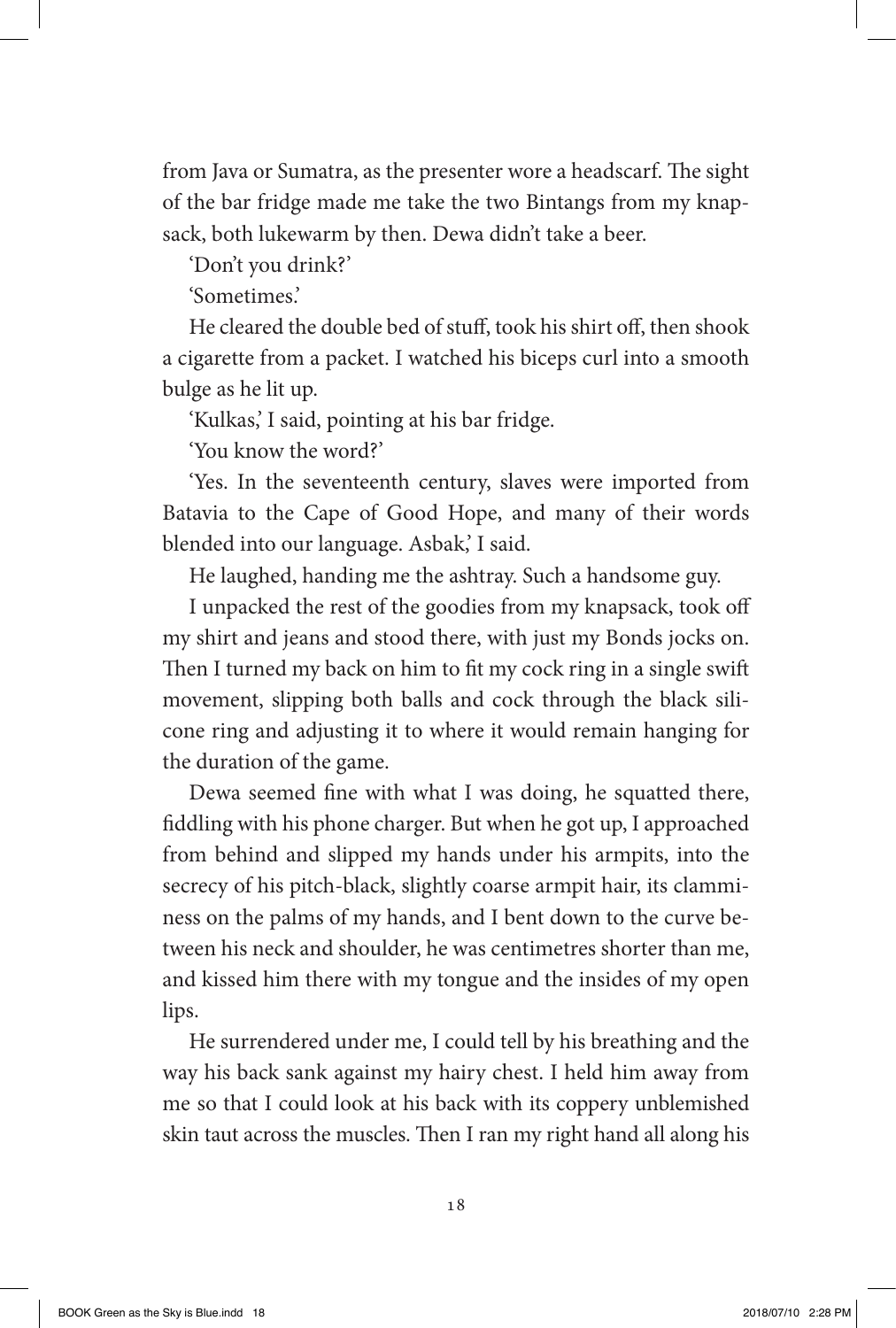spine, sunken so as to accentuate the twin blades of his back, and again he gave under me, all the way, down, as my hand was sliding onto the curve where his buttocks started, to his crack, the secret fine hairs there, black and sweaty and slicked up with what my hand offered him.

The beauty of this guy's back, his male body – I paused, breathless. From outside the room came the patter of chickens and children, traffic; then I continued. I claimed him, took him for myself, the object of my particular sort of desire.

No, I wasn't ready yet. A slow starter, and it had taken me years to be comfortable with that too. So I moved away from him, lifted the tube of lubricant, a silky Australian brand I'd packed for the trip, worked some onto myself without removing my jocks. Dewa pulled his underpants off, white Calvin Klein-types, and lit another cigarette. That break was a gift, and I relaxed, in my hand I was there, ready for my Bali-fuck, my gorgeous, smooth-skinned Balinese guy.

His teeth, chalk white against the dark skin of his face, came between our kissing but didn't put me off – he measured out his breathing with tiny bites. And all the while, as I held his torso, his whole body, as close to mine as strength allowed, my index and middle finger tucked inside him to retain the closeness, I was dimly aware of his room, the pale-green light coming off the walls, the foreign language on TV, his clothes, folded ones on an open shelf and used ones on the tiled floor, and other objects, a golden Chinese good-luck kitten with its waving paw, cheap magazines, all the extensions of his kind of life in Bali, extensions of this body against mine, which I could know without him or me having to say anything.

He went down on his knees on the edge of the bed and gave himself to me like an animal and, once I was inside him, he jacked me up of his own volition, an action that enfolded me, ate me as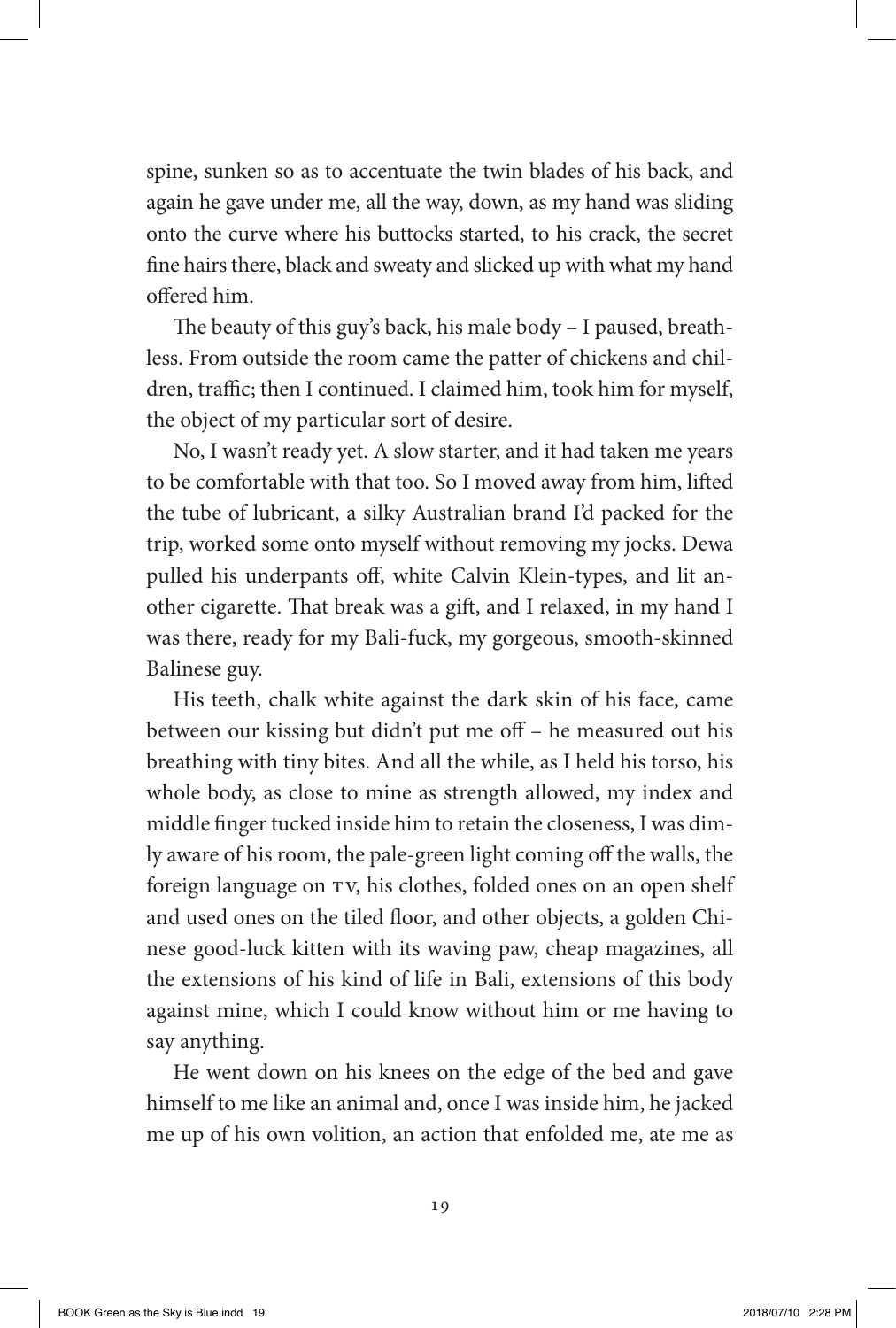he built up his rhythm, becoming a fast pummelling. From gripping between the muscular buttocks to sliding my hands along his flanks to going down on him and licking a vertical path along his spine, fragrant now, I tried to hold back coming until I knew for sure I needed to pull out for a moment or I was going to blow.

I did that, I held back. And I raised his body by slipping my arm under his chest and kissed him full-on, harder than before, the kiss of a man high on satisfaction, now and in the immediate future, while I was already working out my next position with him.

We smoked, and I drank Bintang and he drank some water from a one-litre plastic bottle.

I walked to the bathroom at the back.

'There is only cold water,' he said.

It was tight for a bath, a square-shaped trough filled with cold water to the three-quarter mark, with a small red bowl floating on top for scooping and rinsing. There was a bottle of shampoo specially for dark hair, and some body wash. From a small window, high up, like the one on the left wall of his room, came a shaft of hot light. In the right-hand corner was a squat-toilet with a water bucket. On the tiled floor to one side of the toilet stood a roll of one-ply paper.

First I rinsed my face, then scooped water into the red bowl, rinsed myself properly, and chucked the used water down the hole of the toilet. There was no towel. I just shook the excess water off my face, legs and arms, and walked back to Dewa's room.

He was squatting against the wall. On his lap a blue plastic plate with food that he scooped up with his right hand. It looked like egg noodles coloured with turmeric root and chopped something or other, maybe chicken. He didn't offer me anything, which was fine with me. My body felt horny, not much else registered.

I turned the fan towards the bed, and after he wiped his mouth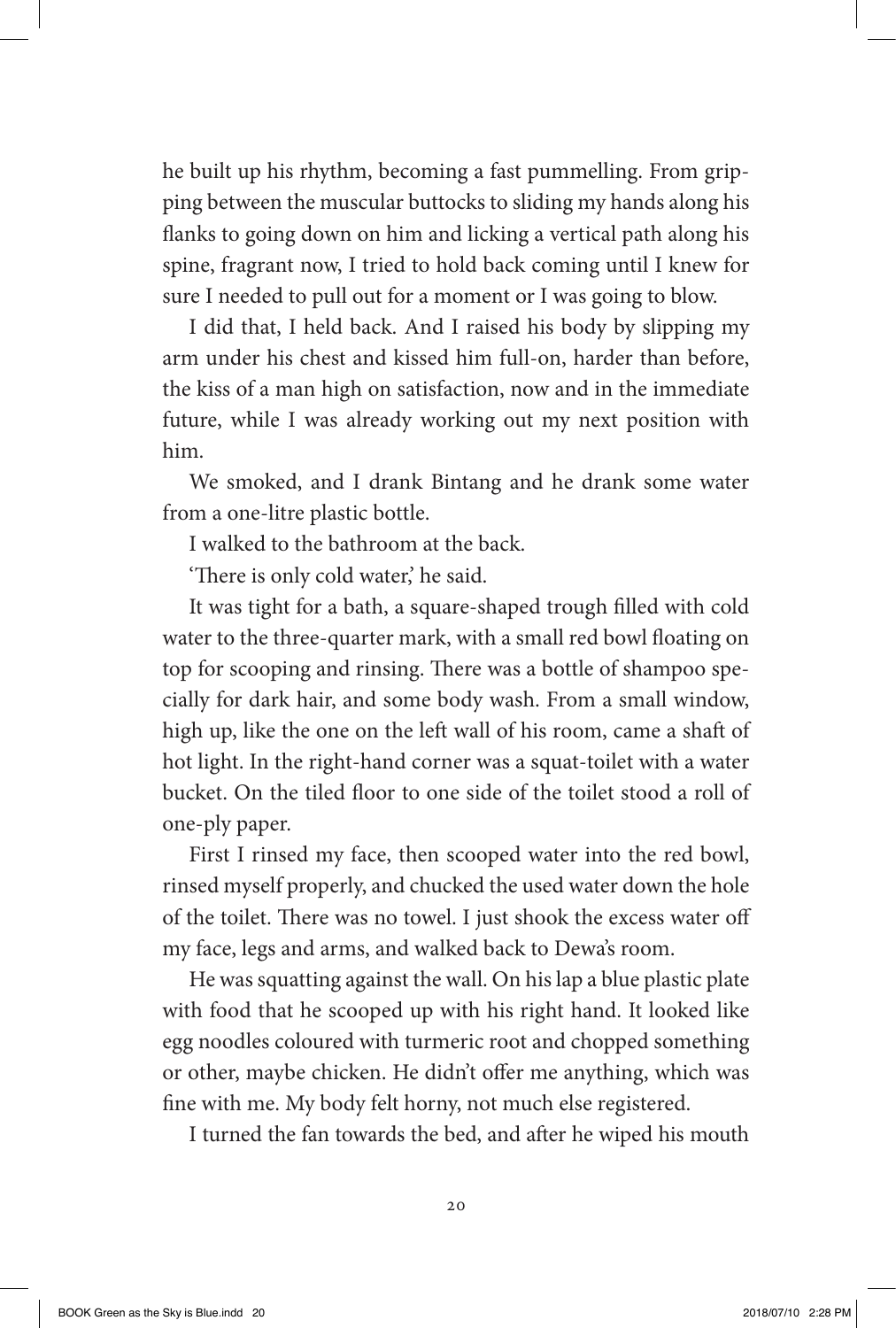with the back of his arm, finished, I said: 'Come here, lie on your back.'

I began by squatting over his chest, almost touching him, running my fingers through his straight black brush-cut, and moved myself backwards and forwards over the taut skin of his chest, bent down and kissed him, first in the curve of his neck, then on his mouth, then I lifted his right arm and nuzzled his armpit – its hair so distinctly different to the fine fuzz above his navel – the smell sweetish and warm and young, and afterwards sweet-sourish. The intimate nudge of my mouth in the pit of his arm excited him. He grabbed me by the buttocks and raised himself so that I could enter without resistance.

After a while I lifted him even higher so as to get to him while still squatting, displacing the weight to my heels and giving momentum to my lower back and bum, which gave me the opportunity to work harder.

After he had washed himself, I went in and did the same, again. Glimpsing myself in the mirror, I appeared rejuvenated, enthusiastic.

I stepped out of Dewa's quarters onto the small veranda. The courtyard inside the compound looked different to when I arrived. The chickens were still scurrying around and the dogs were just as lethargic, the fighter roosters gasping in their overturned baskets of plaited rattan – rottang in Afrikaans – children playing, women doing household things, and there was the smell of cloves and traffic fumes and grey water. All of these filled my senses, each one of them real, as they were, but without the overlay of lust, as when I'd arrived on the back of Dewa's scooter and the roosters inside their baskets seemed like angry monster birds.

'I'll drive you back to your villa,' Dewa said. 'When will you come again?' I handed him 300 000 rupiah. From our online chat I knew he expected this amount, and I had the money ready.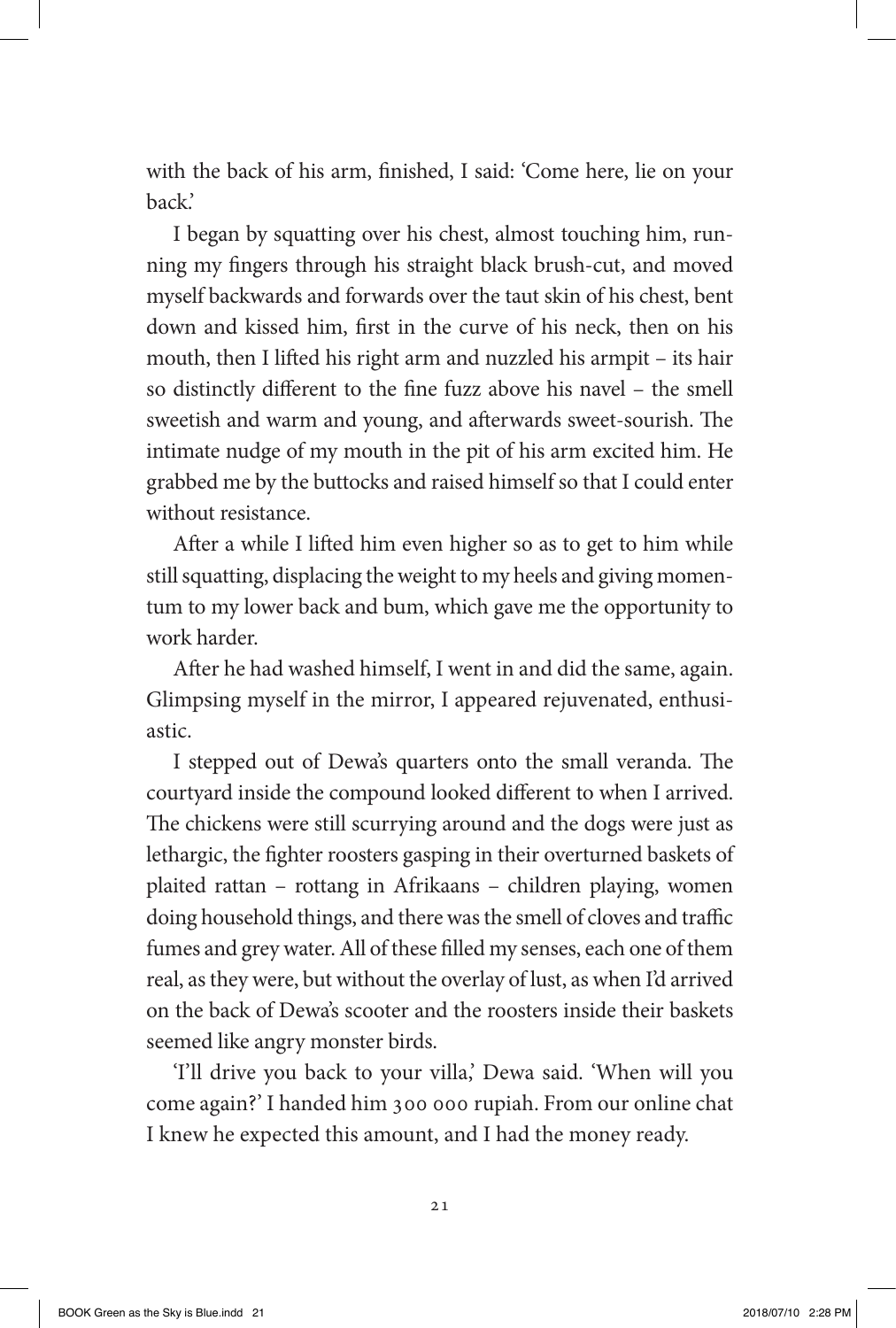'I'm not sure. Did you like it?'

He liked it, I could tell. AUD30, it was nothing. A consensual deal.

'Yes. Sangat baik.' His baik sounded like baie in Afrikaans. I hugged him hard but he didn't reciprocate. Already he'd assumed the distance I sensed since we first chatted on the social network.

I slipped my Havaianas on. As I swung onto the back of his scooter I looked down at my feet which, like the rest of my body, were glistening with fresh sweat after the wash-down.

At that moment I remembered my father and me standing on the wall of rammed earth, and the bull mating with the cow, and the thing he'd said about this. There was no apparent trigger to bring on the memory. It just came, and that was it. There was no similarity between that late Seminyak afternoon in Dewa's compound and my family's faraway Eastern Cape farm.

By early evening I was back in our private garden. I closed the wooden doors behind me; I'd really achieved something, I felt. My body exhausted, my mood exuberant. The clusters of frangipani gave off their peach-and-spices scent. Miriam and Ralton walked up, drinks in hand.

'Mmm,' Ralton said, 'nice warm hand,' as he shook mine. He was drunkish. He lay the back of his hand against my chest. 'You've been busy, I can tell.'

They were pleased to have me back in one piece. Ralton with his tall glass of brandy and Coke didn't dare to say anything more about Russian pimps working social media. Instead, he offered to roll me a cigarette.

By midnight, Seminyak had gone silent. Also, it was dark moon on the calendar. In the traditional Hindu home everyone except children and the sick should now abstain from food and drink. You were not supposed to say anything; this was a time to demonstrate self-control and to reflect on your values.